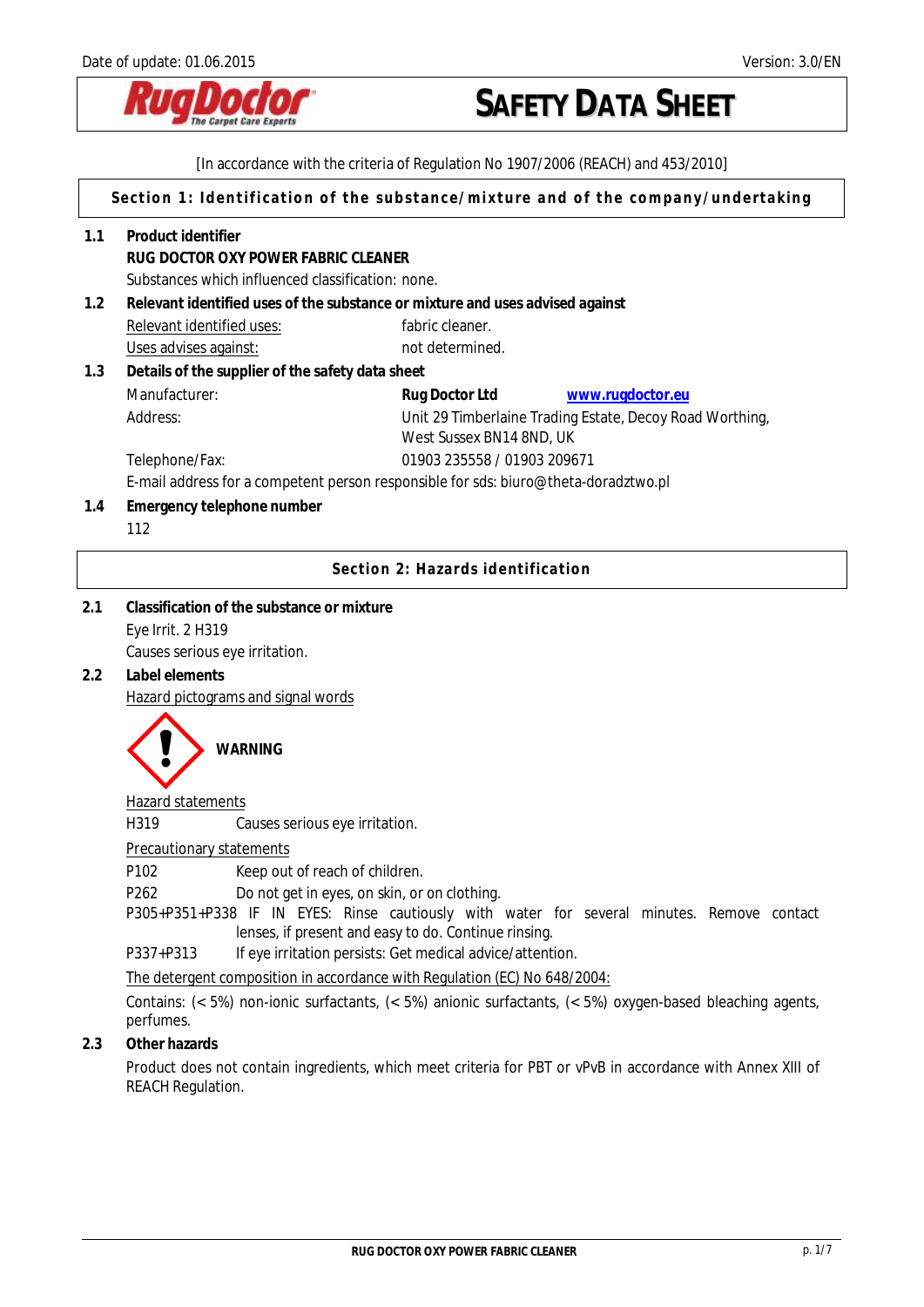

# **Section 3: Composition/information on ingredients**

### **3.1 Substances**

Not applicable.

**3.2 Mixtures** 

| <b>IVIIXTUFES</b>   |                                                                           |           |
|---------------------|---------------------------------------------------------------------------|-----------|
| CAS: 68439-46-3     | ethoxylated alcohols C9-C11                                               |           |
| $EINECS: -$         | Acute Tox. 4 H302, Eye Dam. 1 H318                                        | $< 1.6\%$ |
| $INDEX: -$          |                                                                           |           |
| REACH: -            |                                                                           |           |
| CAS: 34590-94-8     | (2-methoxymethylethoxy)propanol <sup>1)</sup>                             |           |
| EINECS: 252-104-2   | substance is not classified as hazardous                                  | $< 1\%$   |
| $INDEX: -$          |                                                                           |           |
| $REACH: -$          |                                                                           |           |
| CAS: 7722-84-1      | hydrogen peroxide                                                         |           |
| EINECS: 231-765-0   | Ox. Lig. 1 H271, Acute Tox. 4 H302, Skin Corr. 1A H314, Acute Tox. 4 H332 | $< 0.8\%$ |
| INDEX: 008-003-00-9 |                                                                           |           |
| REACH: -            |                                                                           |           |
| CAS: 1330-43-4      | disodium tetraborate, anhydrous                                           |           |
| EINECS: 215-540-4   | Repr. 1B H360FD                                                           |           |
| INDEX: 005-011-00-4 |                                                                           | < 0.5%    |
| REACH: -            |                                                                           |           |

 $1)$  Substance with Community level exposure limit in the workplace.

Full text of each relevant H phrase is given in section 16 of SDS.

## **Section 4: First aid measures**

**4.1 Description of first aid measures** 

Skin contact: take off contaminated clothes. Wash contaminated skin thoroughly with water. Consult a doctor, if disturbing symptoms occur.

Eye contact: protect non-irritated eye, remove contact lenses. Rinse contaminated eyes with water for 10-15 minutes. Avoid strong stream of water – risk of damage of the cornea. Contact an ophthalmologist, if irritation occurs.

Ingestion: do not induce vomiting. Rinse mouth with water. Never give anything by mouth to an unconscious person. Seek medical advice if disturbing symptoms occur, show label or container.

Inhalation: remove the victim to fresh air. Keep warm and calm. Consult a doctor, if disturbing symptoms occur.

**4.2 Most important symptoms and effects, both acute and delayed**  Eye contact: redness, tearing, pain, serious eye irritation. Skin contact: may cause redness, itching. Ingestion: may cause nausea, vomiting, abdominal pains.

Inhalation: exposure to high concentrations of product vapours may lead to headaches, nausea.

**4.3 Indication of any immediate medical attention and special treatment needed** Physician makes a decision regarding further medical treatment after thoroughly examination of the injured. Symptomatic treatment.

**Section 5: Firefighting measures**

## **5.1 Extinguishing media**

Suitable extinguishing media: foam, dry extinguishing media, carbon dioxide, water spray. Unsuitable extinguishing media: water jet – risk of propagation of the flame.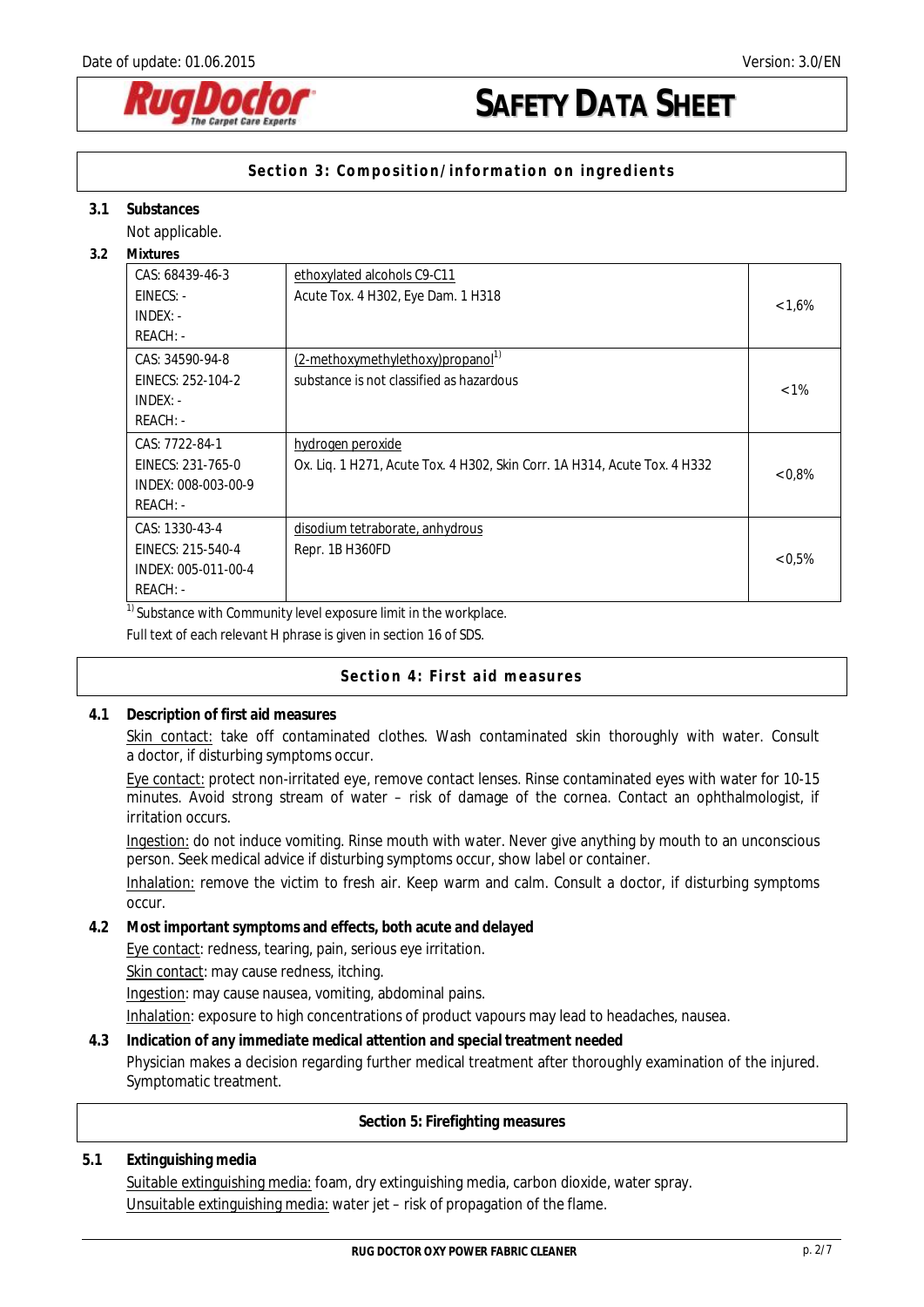

- **5.2 Special hazards arising from the substance or mixture**  During combustion harmful gases consisting of carbon oxides may be produced. Do not inhale combustion products, may cause health risk.
- **5.3 Advice for firefighters**

Personal protection typical in case of fire. Do not stay in the fire zone without self-contained breathing apparatus and protective clothing resistant to chemicals. Containers may burst if heated due to the rise of pressure. In case of fire cool endangered containers with water fog from safe distance. Do not let extinguishing water to reach drainage system. Collect used extinguishing media.

**Section 6: Accidental release measures** 

**6.1 Personal precautions, protective equipment and emergency procedures** 

Limit the access for the outsiders into the breakdown area, until the suitable cleaning operations are completed. In case of large spills, isolate the exposed area. Avoid eyes and skin contamination. Ensure adequate ventilation. Wear personal protective equipment. Do not inhale product vapours. Ensure that effects of the breakdown are removed only by qualified personnel. Immediately wipe leaked product – may produce extremely slippery surfaces.

- **6.2 Environmental precautions**  In case of release of large amounts of the product, it is necessary to take appropriate steps to prevent it from spreading into the environment. Notify relevant emergency services.
- **6.3 Methods and material for containment and cleaning up**

Collect product using liquid binding materials (eg. sand, earth, universal binding substances, silica etc.) and place it in correctly labelled containers. Treat collected material as waste. Flush product residues with water. Clean and ventilate contaminated place.

**6.4 Reference to other sections**

Appropriate conduct with waste product – section 13. Personal protection equipment – section 8.

## **Section 7: Handling and storage**

**7.1 Personal precautions, protective equipment and emergency procedures**  Handle in accordance with good occupational hygiene and safety practices. Avoid eyes and skin contamination. Wash hands carefully before breaks and after work. Do not inhale product vapours. Ensure adequate ventilation of the area in which product is stored and used. Keep unused containers tightly sealed.

**7.2 Conditions for safe storage, including any incompabilities**  Store only in original, tightly sealed containers. Store in dry, cool and well ventilated place. Keep away from food, foodstuffs, animal feed and drinking water. Protect from heat, light and direct sunlight. Do not store with incompatible materials (see subsection 10.5).

**7.3 Specific end use(s)** 

No information about uses other than mentioned in subsection 1.2.

## **Section 8: Exposure controls/personal protection**

### **8.1 Control parameters**

|                                                  | Limit values         |            |
|--------------------------------------------------|----------------------|------------|
| Specification                                    | 8 hours              | short term |
| (2-methoxymethylethoxy)propanol [CAS 34590-94-8] | $308 \text{ ma/m}^3$ |            |

Legal Basis: Commission Directive 2006/15/EC, 2000/39/EC, 2009/161/EC

Please check any national occupational exposure limit values in your country.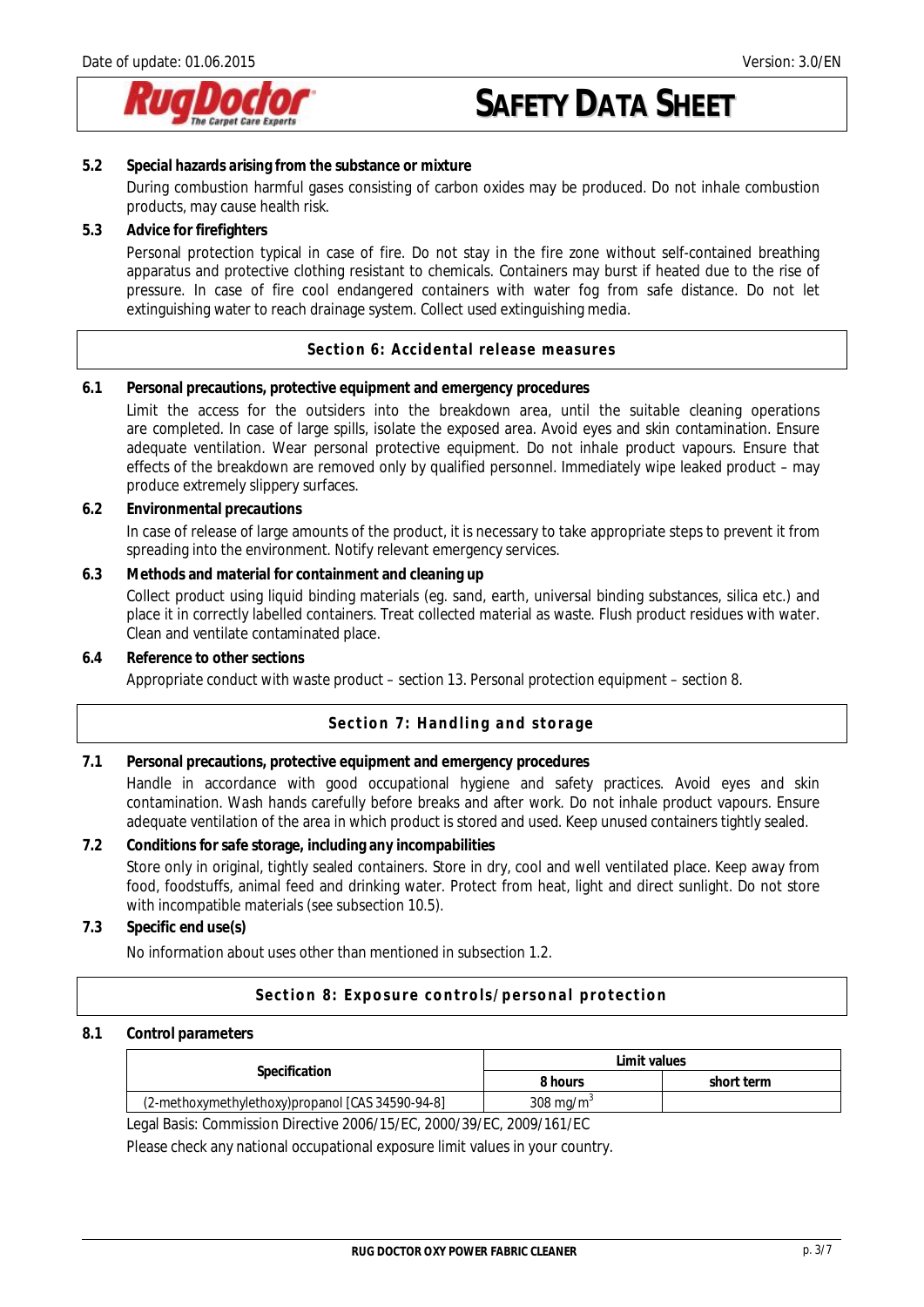

#### **8.2 Exposure controls**

Observe good occupational hygiene and safety practices. Do not eat, drink or smoke when using the product. Avoid eyes and skin contamination. Ensure adequate general and/or local ventilation to ensure the maintenance of concentrations of hazardous components in the air below the exposure limit values.

#### Hand and body protection

Normally not necessary. Use protective gloves resistant to the product in case of prolonged or repeated exposure.

The material that the gloves are made of must be impenetrable and resistant to the product's effects. The selection of material must be performed with consideration of breakthrough time, penetration speed and degradation. Moreover, the selection of proper gloves depends not only on the material, but also on other quality features and changes depending on the manufacturer. The producer should provide detailed information regarding the exact breakthrough time. This information should be followed.

#### Eye protection

Use tightly fitting safety glasses or face protection if risk assessment indicates that it is necessary.

#### Respiratory protection

Under normal conditions of use is not required. In case of insufficient ventilation, wear an approved respirator with a proper filter.

Personal protective equipment must meet requirements of directive 89/686/CE. Employer is obliged to ensure equipment adequate to activities carried out, with quality demands, cleaning and maintenance.

#### Environmental exposure controls

Avoid environment contamination, do not empty into drains. Possible emissions from the ventilation systems and processing equipment should be controlled in order to determinate their compatibility with environmental protection regulations.

#### **Section 9: Physical and chemical properties**

| 9.1<br>Information on basic physical and chemical properties |                                               |                                            |
|--------------------------------------------------------------|-----------------------------------------------|--------------------------------------------|
|                                                              | physical state:                               | liquid                                     |
|                                                              | colour:                                       | according to specification                 |
|                                                              | odour:                                        | characteristic                             |
|                                                              | odour threshold:                              | not determined                             |
|                                                              | pH:                                           | $8-9$                                      |
|                                                              | melting point/freezing point:                 | not determined                             |
|                                                              | initial boiling point and boiling range:      | not determined                             |
|                                                              | flash point:                                  | not applicable, product is not combustible |
|                                                              | evaporation rate:                             | not determined                             |
|                                                              | flammability (solid, gas):                    | not applicable                             |
|                                                              | upper/lower flammability or explosive limits: | not determined                             |
|                                                              | vapour pressure:                              | not determined                             |
|                                                              | vapour density:                               | not determined                             |
|                                                              | density:                                      | not determined                             |
|                                                              | solubility(ies):                              | soluble in water                           |
|                                                              | partition coefficient: n-octanol/water:       | not determined                             |
|                                                              | auto-ignition temperature:                    | not determined                             |
|                                                              | decomposition temperature:                    | not determined                             |
|                                                              | explosive properties:                         | not display                                |
|                                                              | oxidising properties:                         | not display                                |
|                                                              | viscosity:                                    | not determined                             |
| 9.2                                                          | Other information                             |                                            |
|                                                              |                                               |                                            |
|                                                              | No additional data.                           |                                            |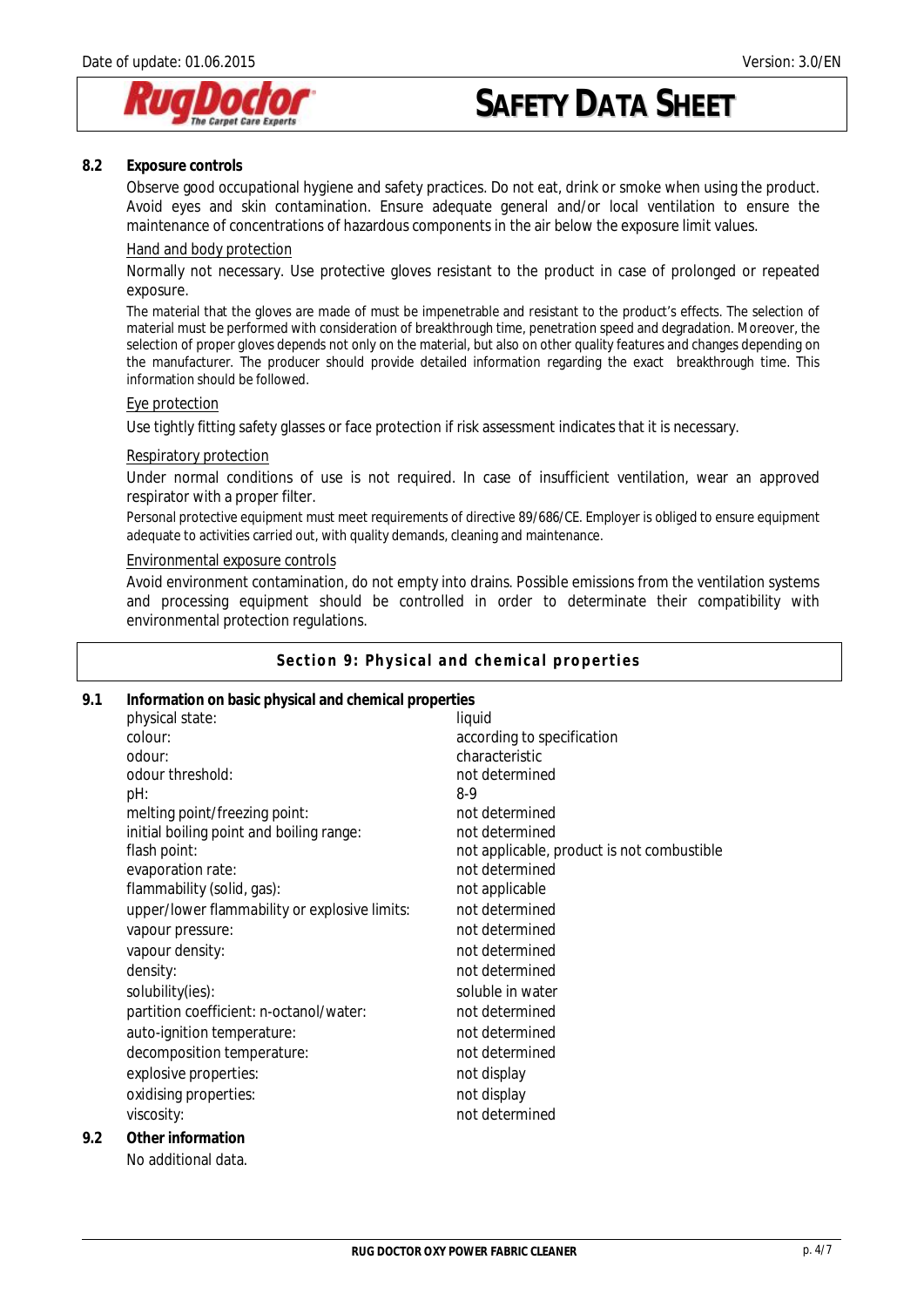

# **Section 10: Stability and reactivity**

| 10.1 | Reactivity                                                                                         |
|------|----------------------------------------------------------------------------------------------------|
|      | Product is reactive. Does not undergo hazardous polimerization. See also subsections 10.3 and 10.5 |
| 10.2 | Chemical stability                                                                                 |
|      | The product is stable under normal conditions of handling and storage.                             |
| 10.3 | Possibility of hazardous reactions                                                                 |
|      | Not known.                                                                                         |
|      | 10.4 Conditions to avoid                                                                           |
|      | Protect from heat and direct sunlight.                                                             |
| 10.5 | Incompatible materials                                                                             |
|      | Strong oxidizers.                                                                                  |
| 10.6 | Hazardous decomposition products                                                                   |
|      | Not known.                                                                                         |

# **Section 11: Toxicological information**

- **11.1 Information on toxicological effects** 
	- Acute toxicity

Based on available data, the classification criteria are not met.

Skin corrosion/irritation

Based on available data, the classification criteria are not met.

Serious eye damage/irritation

Causes serious eye irritation.

Respiratory or skin sensitization

Based on available data, the classification criteria are not met.

Germ cell mutagenicity

Based on available data, the classification criteria are not met.

**Carcinogenicity** 

Based on available data, the classification criteria are not met.

Reproductive toxicity

Based on available data, the classification criteria are not met.

STOT-single exposure

Based on available data, the classification criteria are not met.

STOT-repeated exposure

Based on available data, the classification criteria are not met.

Aspiration hazard

Based on available data, the classification criteria are not met.

## **Section 12: Ecological information**

**12.1 Toxicity**  Product is not classified as hazardous for the environment. **12.2 Persistence and degradability** 

- Surfactants contained in the product are biodegradable in accordance with regulation (EC) No 648/2004.
- **12.3 Bioaccumulative potential**  Bioaccumulation is not expected.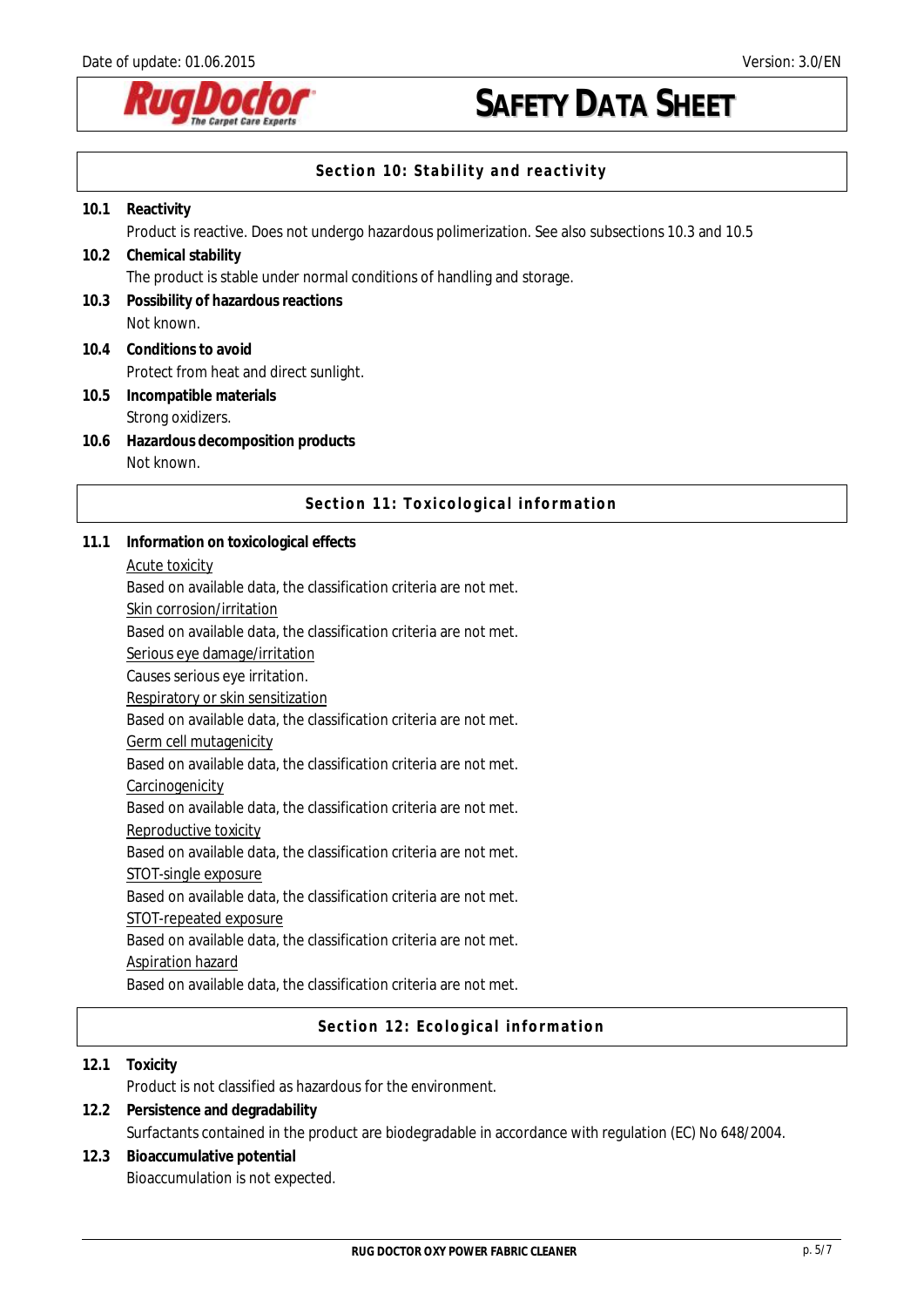

**12.4 Mobility in soil** 

Product mobile in water and soil. Mobility of components of the mixture depends on the hydrophilic and hydrophobic properties and biotic and abiotic conditions of soil, including its structure, climatic conditions, seasons and soil organisms.

- **12.5 Results of PBT and vPvB assessment**  Not applicable.
- **12.6 Other adverse effects**

Product is not classified as hazardous to the ozone layer. Consider other harmful effects of individual components of the mixture on the environment (eg, endocrine disrupting potential, global warming potential).

**Section 13: Disposal considerations** 

**13.1 Waste treatment methods** 

Disposal methods for the mixture: do not deposit with household waste. Disposal in accordance with the local legislation. Waste code should be assigned in place of formation.

Disposal methods for used packing: reuse/recycling/liquidation of empty containers dispose in accordance with the local legislation. Containers contaminated with product residues should be treated in the same way as the product. Only containers completely emptied can be reused.

Legal basis: Directive 2008/98/EC, 94/62/EC.

**Section 14: Transport information** 

**14.1 UN Number**

Not applicable. The product is not dangerous in transport.

- **14.2 UN proper shipping name**  Not applicable.
- **14.3 Transport hazard class(es)**  Not applicable.
- **14.4 Packing group**  Not applicable.
- **14.5 Environmental hazards** 
	- Not applicable.
- **14.6 Special precautions for user**  Not applicable.
- **14.7 Transport in bulk according to Annex II of MARPOL 73/78 and the IBC Code**  Not applicable.

**Section 15: Regulatory information** 

**15.1 Safety, health and environmental regulations/legislation specific for the substance or mixture Regulation (EC) No 1907/2006** of the European Parliament and of the Council of 18 December 2006 concerning the Registration, Evaluation, Authorization and Restriction of Chemicals (REACH), establishing a European Chemicals Agency, amending Directive 1999/45/EC and repealing Council Regulation (EEC) No 793/93 and Commission Regulation (EC) No 1488/94 as well as Council Directive 76/769/EEC and Commission Directives 91/155/EEC, 93/67/EEC, 93/105/EC and 2000/21/EC as amended.